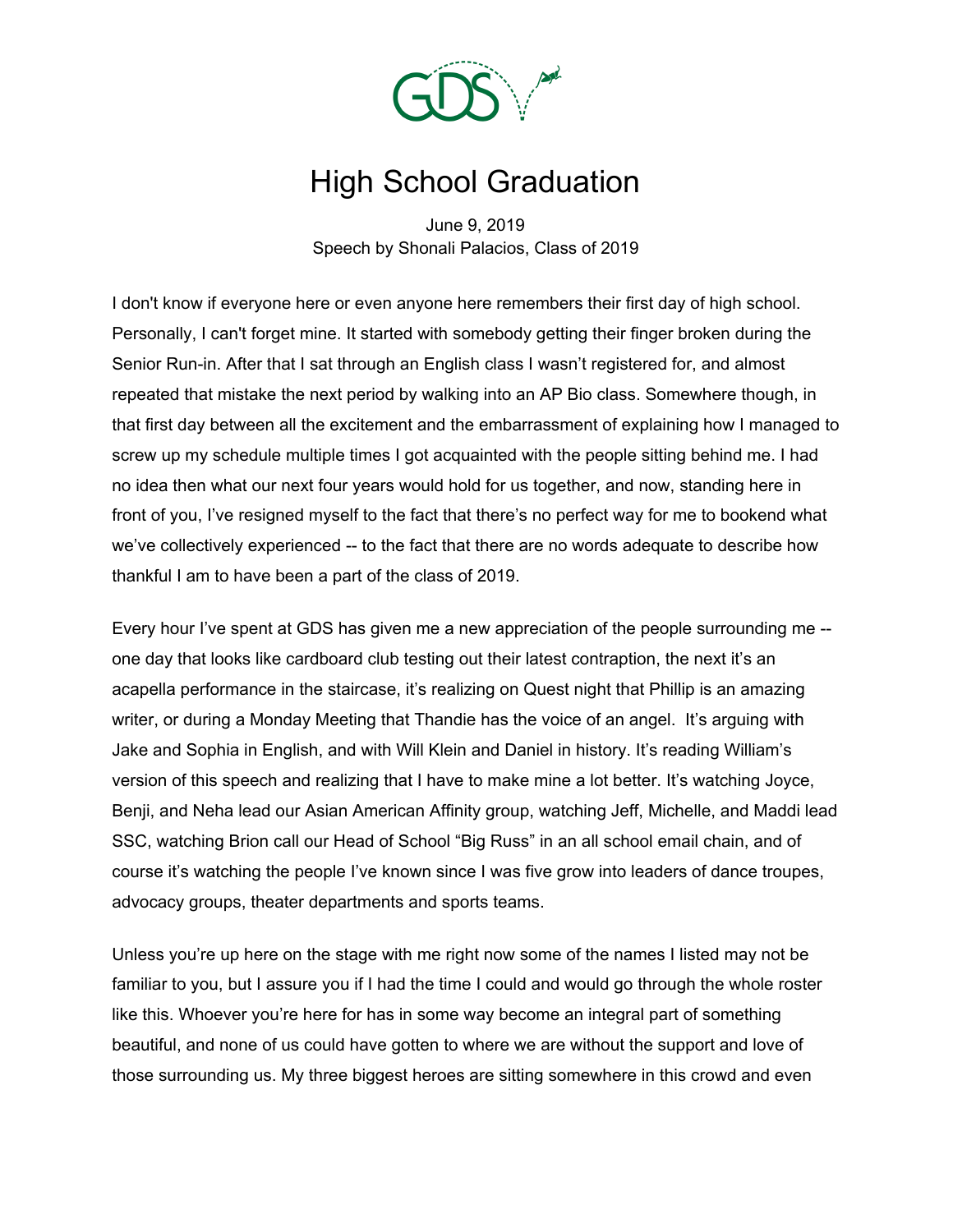though I told them I wasn't going to do this to avoid being cliche I lied -- Mama, Papa, and Rohan I love you all so much and I will never stop trying to make you proud. None of us have gotten to graduation alone and I know I speak for everyone when I say that to our families, friends, neighbors, teachers, coaches, and anyone else who invested their time and energy in our lives: We will never be able to repay you fully, but we won't waste what you've given us.

As an 18 year old with no more life experience than anyone else here I'm not really in a position to give advice to my class, but I will say this: As we all applied to college this year what most of us already had some sense of, that admissions can be just as much about privilege as they are about merit, was confirmed by the Varsity Blues bribery scandal. I don't bring it up to discredit anyone's hard work, but because I think it's an event that illustrates the need for us to be intrinsically motivated. Though in many ways we are a uniquely privileged group of people, in a world where connections and wealth play such a large part in gaining social markers of success it's important to figure out what we care about for ourselves, and live according to our own values instead of pursuing predefined ideas of what being accomplished looks like.

While I am proud of every service award, championship win, and dream school admission my classmates have received those things aren't what makes them compassionate, athletic, or intelligent. The fact is the only thing we are truly capable of controlling is our own actions -- how hard we work and how honestly we work to get the things we want, what opportunities we choose to take, which ones we choose to leave, and perhaps most importantly. how good we are to the people around us.

For the rest of our lives it will be easy to ignore or repress the values we take for granted at GDS. In college, at work, as we try to progress in the world no one will be holding us accountable for doing what we know is right. There will be times for some or all of us when it is more convenient to disengage from a difficult conversation, to demonize those who disagree with us, or to put our own social or financial status above our moral obligation to others. My hope for us is that we not leave behind the belief that we are each accountable to more than just ourselves in high school. And that we remember how we got to know and care about one another despite our differences so that we are tolerant, forgiving, and open in the face of increasing insularity. My hope is that by holding ourselves to a higher internal standard we'll be able to create positive change and that our legacy will be that we left wherever we went better